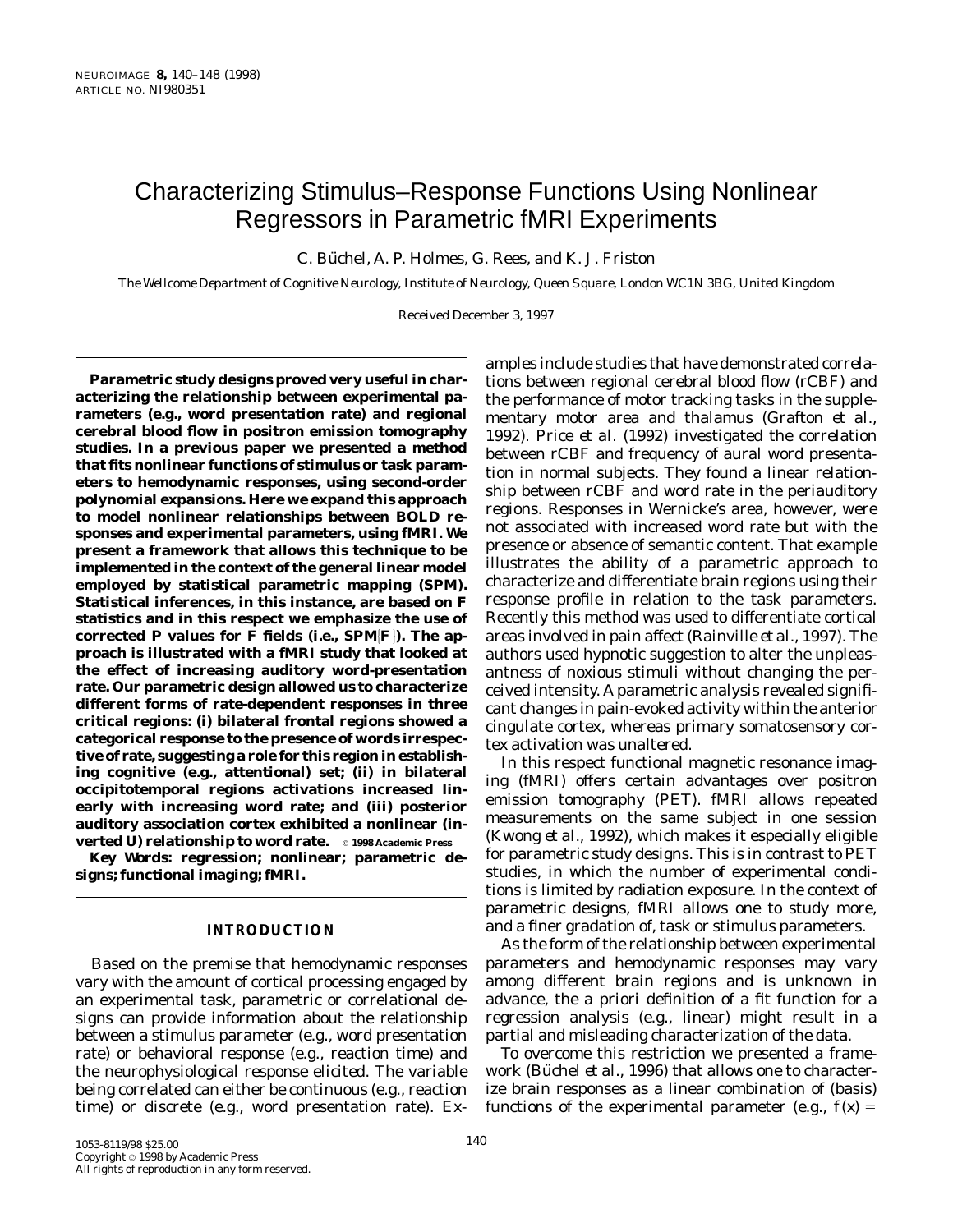$a + bx + cx^2$ , where *x* is word presentation rate) in question. This approach has two advantages: (i) it can model parsimoniously a range of responses, constrained only by the type and order of the basis functions used and (ii) the form of the relationship (determined by the coefficients of the basis functions, e.g., *a, b,* and *c*) can be different for each voxel. This approach models different responses in different brain regions with a single model (i.e., single set of basis functions for all voxels). Using nonlinear functions of the task parameter (e.g., the quadratic term *cx*2) allows nonlinear responses to be modeled in the context of a general linear model.

Here we extend this framework to accommodate parametric fMRI experiments. After introducing the special problems arising in fMRI, we will exemplify the technique with an experiment investigating the effect of rate of auditory word presentation.

#### **THEORY**

The key issue here is that one has model responses or activations (as opposed to activity) as a nonlinear function of the experimental parameter(s). This reduces to modeling an interaction between the parameter and the task or stimulus (as opposed to a simple main effect of parameter). Digital signal processing utilizes different techniques to characterize discrete signals by a linear combination of basis functions. Well-known examples are the Fourier expansion and the polynomial expansion. We adapt this to characterize BOLD signal responses in fMRI in terms of a set of basis functions of a given parameter (e.g., stimulus parameter or response index) to show how BOLD signals can be approximated by a small number of these basis functions. The use of polynomials in the context of the general linear model is the well-known case of polynomial regression.

fMRI signals can be contaminated by low-frequency components that might be caused by instrumentation drifts or aliased higher frequency signals. These highfrequency components like heart rate (1 Hz) and respiration (0.1 Hz) are undersampled with typical TRs of 3 to 7 s and can, according to Nyquist's theorem, be expressed as low-frequency signal components. The problem of low-frequency noise is typically solved in fMRI by alternating task and control conditions at a fairly high frequency (i.e., every 20–40 s). This allows one to high-pass filter the fMRI time series, filtering out low-frequency instrumentation and physiological noise, while preserving the higher frequency (i.e., taskrelated) components of the signal (Holmes *et al.,* 1997). A high-pass filter can be implemented easily within the framework of the general linear model, using cosine functions of time, modeling all frequencies lower than

the experimental frequency (see Holmes *et al.,* 1997, for details).

In contrast to PET, in which the expansion of the stimulus or task parameter itself is used as a regressor, in fMRI one has to expand the underlying stimulus or activation function (e.g., boxcar or sine wave) that is modulated by the parameter. Figure 1 (top) shows an example of a second-order polynomial expansion of a standard boxcar function using time as a parameter. Intuitively this approach can be seen as expanding the differences between activation and control conditions or more formally as an interaction between condition and parameter. The different amplitude of the boxcar functions reflects the level of the task parameter for that condition.

Instead of using simple linear and second-order expansions as shown in Fig. 1 (top), we generally use orthogonal basis functions (Fig. 1, bottom, and see below). Orthogonal basis functions span the parameter space in an efficient way and have the advantage that the parameter estimates are independent of each other under the null hypothesis. This is useful because linear combinations (contrasts) of those parameter estimates could be used to test for specific effects (e.g., presence of a second-order component) using statistical parametric maps (SPMs) of the *t* statistic.

In general the goodness of fit of the regression depends on the type and number of basis functions employed and on the number of data points approximated. One generally expects BOLD signal changes, in cognitive activation studies, to be smooth and conform to a monotonic function of task parameters or stimuli. Using a hierarchical set of basis functions (e.g., polynomials) voxel-specific model selection is straightforward using the extra-sum-of-squares principle in the context of the general linear model (Draper and Smith, 1981). The strategy for a polynomial expansion is as follows: Start with a basic model, comprising only the standard boxcar (and confounds like global signal and cosines for high-pass filter). At each step, consider adding a higher order term to the model. Compute the (extra-sum-ofsquares) *F* statistic for the null hypothesis that the new term is redundant, i.e., that the additional variance explained is insignificant. In SPM this is achieved by specifying the new term as a covariate of interest, with all previous terms and confounds as covariates of no interest. If there is evidence against the null hypothesis, the term is included and the next higher order term considered. If there is insufficient evidence against the null hypothesis, model selection stops. This approach to model selection is known as forward model selection in the statistical literature. Although possible, the smoothness of the expected stimulus–response function makes it unlikely that a higher order term (e.g., fourth order) can explain a significant amount of variance in the absence of any significant lower order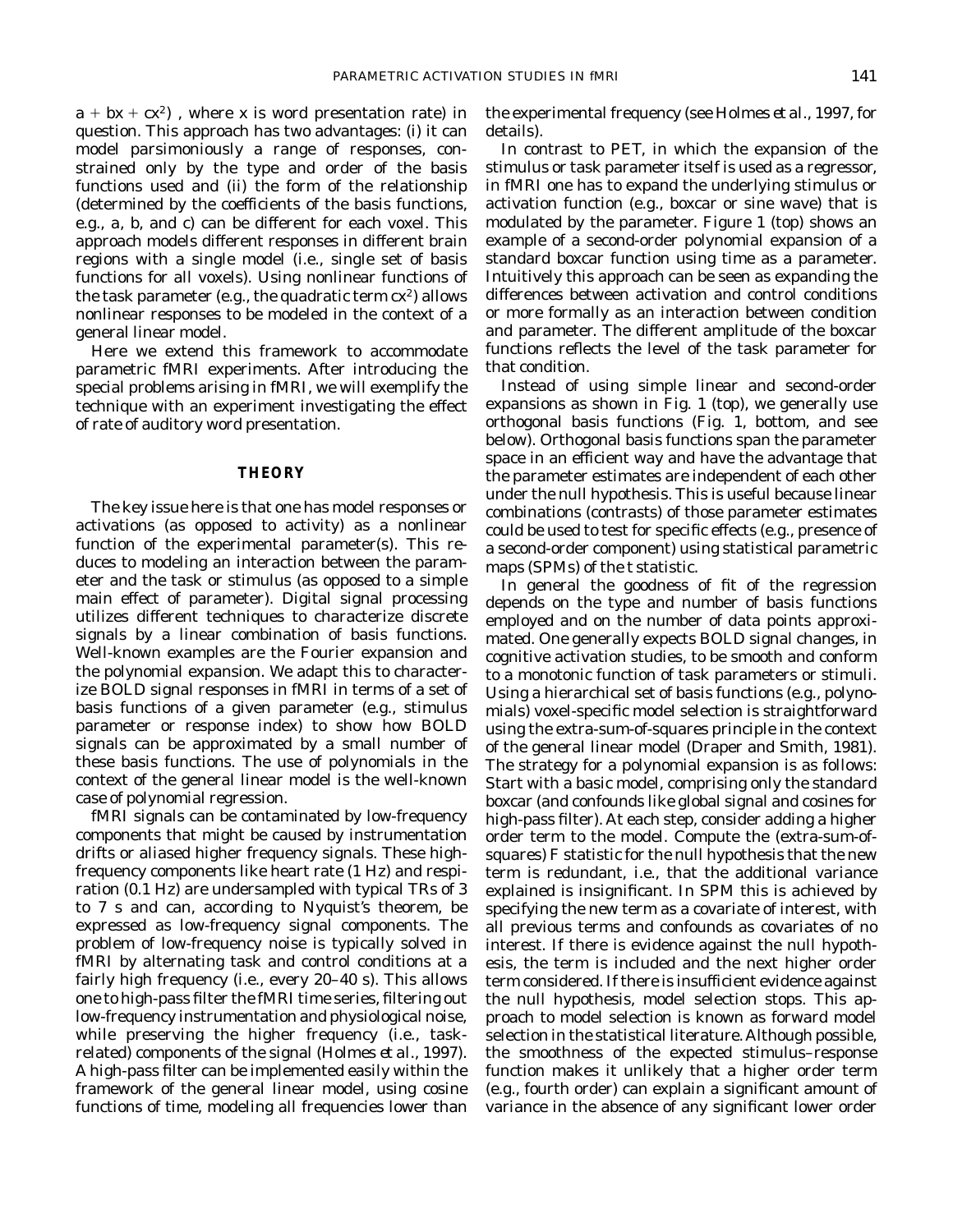

**FIG. 1.** A simple example to introduce the concept of a polynomial expansion in terms of the boxcar function typically used in fMRI. The first graph shows the standard boxcar function. The second and third show the first- and second-order terms, respectively. These are simply the element-wise product of a linear (or quadratic) term and the boxcar function. The lower graphs show the first- and second-order terms after orthogonalization.

terms (e.g., third order). An alternative approach to model selection is to start with the most complex model and work backward, toward more parsimonious models. We have chosen forward selection here for simplicity.

In the case of polynomials, the first- and second-order effects have an intuitive interpretation in terms of linear and nonlinear (i.e., quadratic) effects. This is the reason for using a polynomial expansion in our example. However, it should be noted that any basis set (e.g., wavelets, Fourier sets) can be used within the same framework described here.

Statistical parametric maps (Friston *et al.,* 1995b) can be considered spatially extended statistical processes. In general SPM uses the general linear model to build *F*- or *t*-statistic fields (i.e.,  $SPM|F|$  or  $SPM|t|$ ). In the special case of parametric studies  $SPM|F|s$  are used

to make inferences about the regression of BOLD signal on a study parameter (or the expansion of a study parameter).

The basic equation of the general linear model is

$$
x_{ij}=g_{i1}\beta_{1j}+\cdots+g_{ik}\beta_{kj}+e_{ij}.
$$
 (1)

Here  $\beta_{ki}$  are *k* unknown parameters for each voxel *j*. The coefficients *g* are explanatory or modeled variables under which the observation (i.e., scan) was made. Comparing a standard polynomial expansion,

$$
p(x) = p_1 x^n + p_2 x^{n-1} + \cdots + p_n x + p_{n+1}, \qquad (2)
$$

to Eq. (1), it is evident that this is simply a general linear model.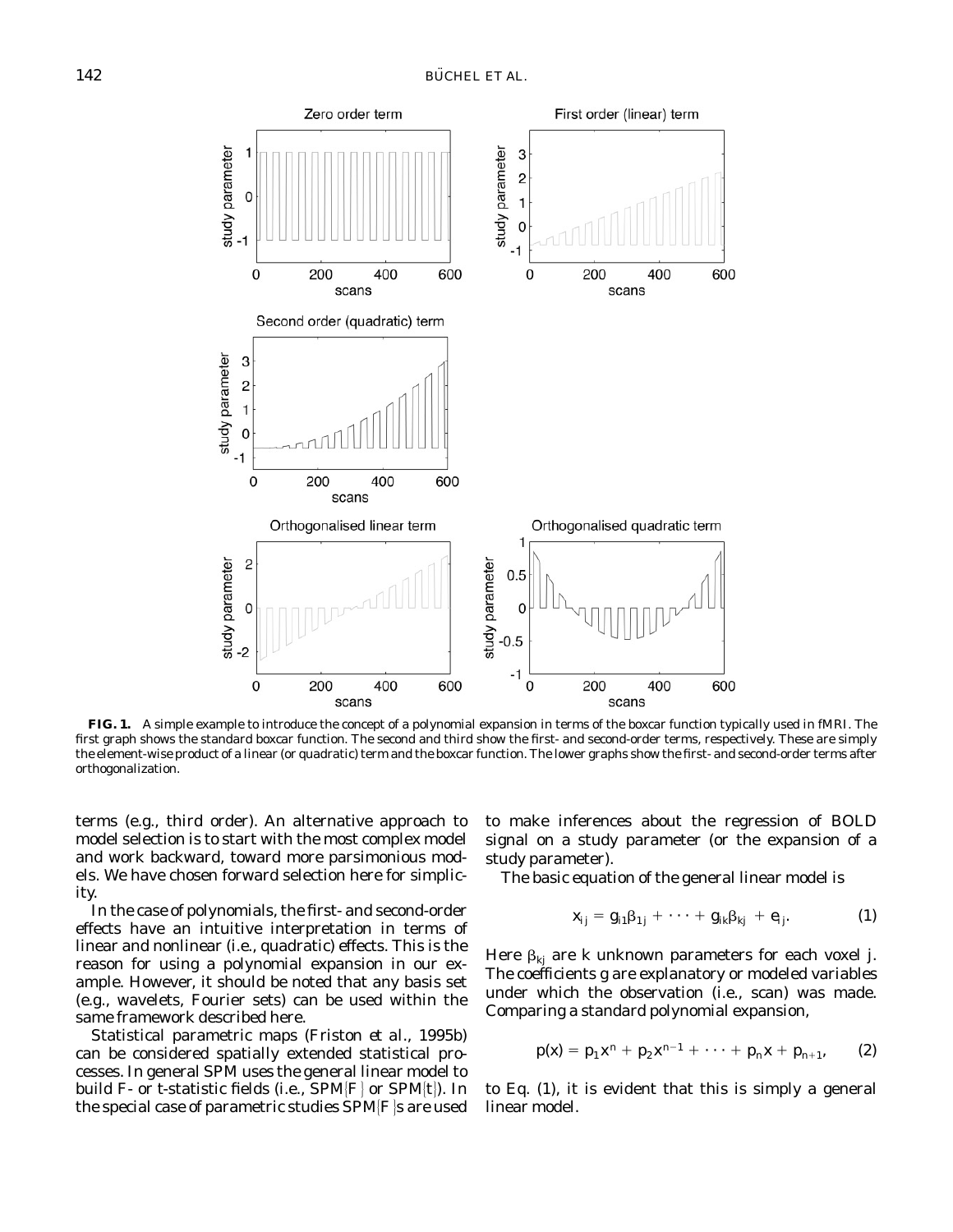Standard procedures have been developed for applying the general linear model to serially correlated imaging time series, which provide voxel-specific parameter estimates (e.g., basis function coefficients) and statistics (*F* or *t*) assessing the significance of the explanatory effects designated interesting. Uninteresting effects are designated confounds. Images of the voxel-specific *F* statistics (SPM $\{F\}$ ) are used to make inferences that can be corrected for the volume analyzed using the theory of Gaussian random fields (Friston *et al.,* 1995b; Worsley, 1994).

## **AN EMPIRICAL EXAMPLE**

It is known from PET studies that the rCBF in temporal regions shows a positive correlation with presentation rate of spoken words (Price *et al.,* 1992). As an example, we present data from a similar study using fMRI. We used five different presentation rates: 10, 15, 30, 60, and 90 words per minute. The order of blocked presentations was randomized. Between each word condition there was a period of silence for 34 s, equivalent to 20 scans.

Imaging was performed using a Siemens Magnetom Vision scanner (Siemens, Erlangen) operating at 2 T and equipped for echoplanar imaging. A gradient-echo echoplanar sequence was used to acquire 16 slices of thickness 3 mm and in-plane resolution of  $3 \times 3$  mm (TR/TE 1700 ms/40 ms). The scanning session comprised 608 image volumes, starting with 8 dummy scans to allow for equilibration of  $T_1$  saturation effects followed by 600 images for which baseline (no stimuli presented) alternated with activation (auditory stimuli presented) every 20 vol (34 s). Figure 2 shows the scanning procedure graphically. The first and last baseline conditions used 10 instead of 20 scans.

We demonstrate the analysis of this experiment using an orthogonal polynomial expansion, up to second order. The terms modeled represent an interaction between presentation rate *r* and a boxcar stimulus function *box*. The linear term is simply  $\lim_{t \to \infty} r \cdot b$  *ox* and the second-order term is  $sec = r^2 \cdot box$ . In general the *n*th-order term is given by  $r^n \cdot box$ . The orthogonalization of the first-order term with respect to the zerothorder term was effected according to (Büchel and Friston, 1997)

$$
lin^0 = lin - box(box^Tbox^T) - box^Tlin,
$$
 (3)

where *lin*<sup>0</sup> is the orthogonalized linear term *lin.* The orthogonalization of the second-order term with respect to the zeroth- and first-order terms is performed in a similar fashion,

$$
sec^{0} = sec
$$
  
- [lin<sup>0</sup>box]([lin<sup>0</sup>box]<sup>T</sup>[lin<sup>0</sup>box])<sup>-1</sup>[lin<sup>0</sup>box]<sup>T</sup>sec, (4)

where *sec*<sup>0</sup> is the orthogonalized second-order term *sec*, with respect to the first- (i.e., *lin*<sup>0</sup>) and zeroth-order effect (i.e., *box*). This serial orthogonalization can be applied up to any order, using any basis functions.

Since the order of different presentation rates was counterbalanced, the convolved boxcar (Fig. 3) looks different from the example in Fig. 1 (top). Figure 3 shows all three covariates (i.e., explanatory variables *gi*): the standard boxcar function (i.e., zeroth order), the linear (i.e., first order) term, and the quadratic (i.e., second order) term. Note that prior to model fitting, these covariates are convolved with a hemodynamic response function (Friston *et al.,* 1995a). The first analysis used the simple boxcar, modeling the difference between word presentation and the silent baseline condition, irrespective of word rate. The design matrix is shown in Fig. 4 (right). This figure also shows the  $SPM|F|$  thresholded at  $P < 0.05$  (corrected). Significant areas include the periauditory regions, bilateral frontal regions, and regions at the occipitotemporal junction.



**FIG. 2.** The experimental design of the study. The different word rates were presented in random order and intercalated with a silent baseline condition.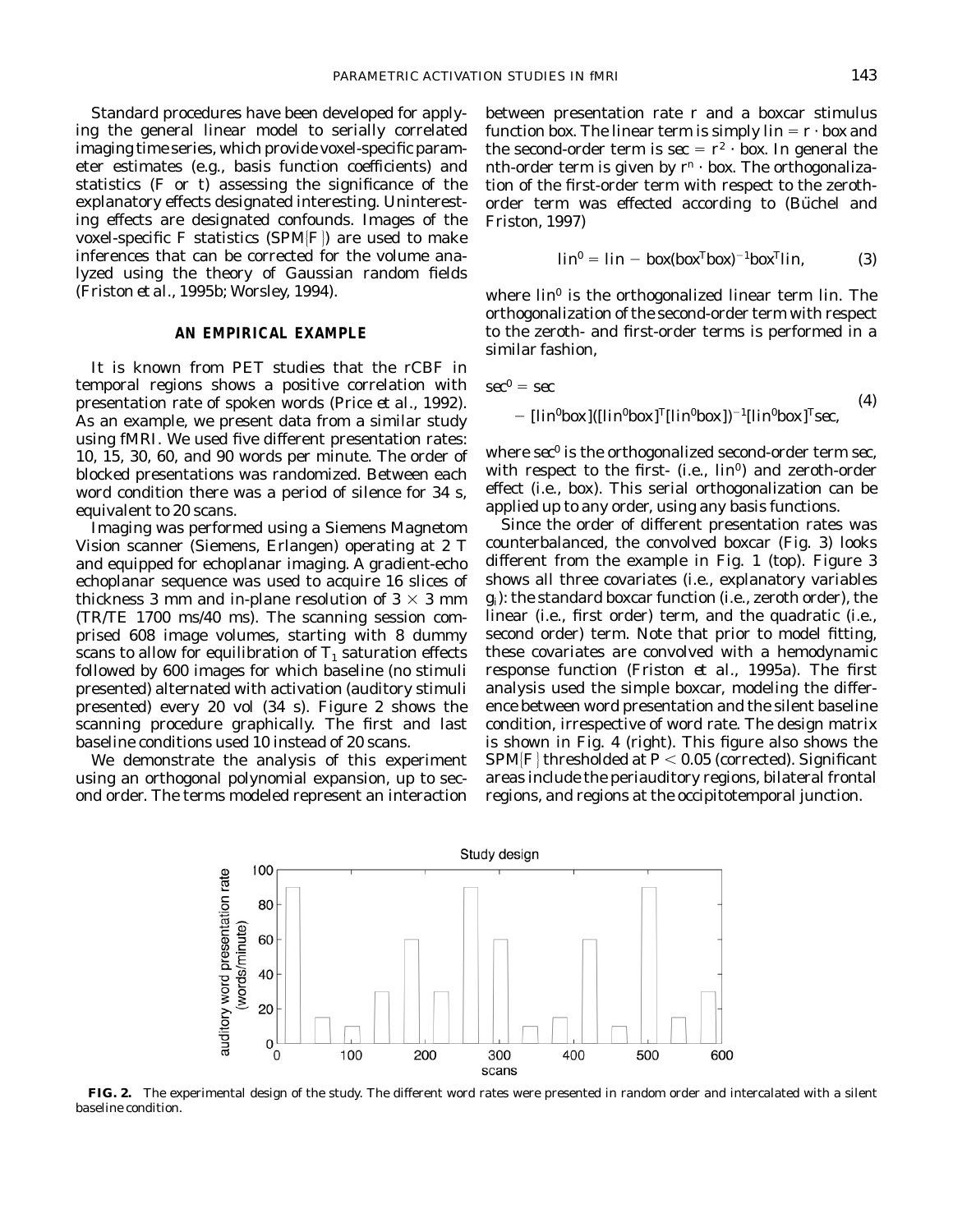

**FIG. 3.** The different regressors (zero-, first-, and second-order expansion of presentation rate) used in the model described in the text. Note the difference between the first-order term (middle) and that in Fig. 2. This is due to the fact that this first-order expansion is orthogonal to the boxcar function (top). The bottom shows the second-order (quadratic) term, again orthogonalized with respect to the other covariates.

In a second step we extended the analysis to allow for a linear relationship between word rate and BOLD signal changes. The design matrix is shown in Fig. 5. The only covariate of interest is the linear term (second graph in Fig. 3), the remaining columns (confounds or covariates of no interest) represent the zeroth-order term (standard boxcar—first graph in Fig. 3) and the cosine terms of the high-pass filter. The  $SPM|F|$  for this model is shown in Fig. 5. The definition of the zerothorder term as a confound is necessary as we are now interested only in those voxels for which the introduction of the first-order term can explain a significant amount of variance. Significant regions were again found in primary and secondary auditory cortices bilaterally and at the occipitotemporal junction. Note that bilateral frontal regions are not significant anymore. This is due to the fact that responses were sufficiently accounted for by the boxcar model. The introduction of a more comprehensive model (i.e., the first-order term) did not lead to a significant improvement in fit.

In the third step we tested whether the addition of a second-order term gave a better characterization of the relationship between BOLD signal and word rate. The design matrix for this second order model is shown in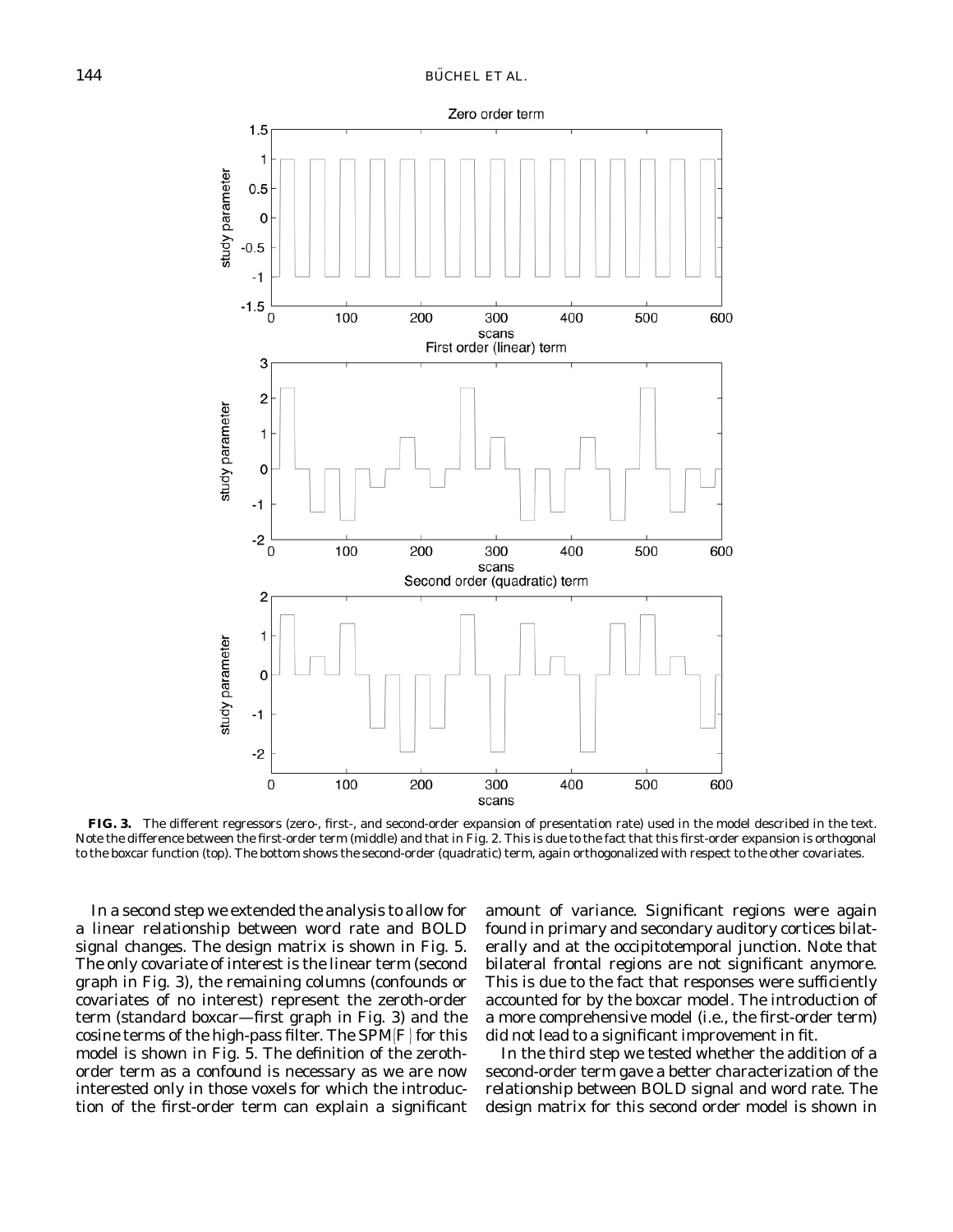

**FIG. 4.** SPM $[F]$  of the simple zeroth order model. The design matrix (right) shows the covariates used in this model. The first column models the difference between word presentation and baseline irrespective of word rate. Columns 2 to 10 represent the confound partition and include a constant (2) and cosine terms, modeling the high-pass filter. The SPM $[F]$  is shown as a maximum-intensity projection. The brain (left) is shown from right, top, and back. The map is thresholded at  $P < 0.05$  (corrected). Significant regions include auditory and periauditory cortices, bilateral frontal areas, and areas at the occipitotemporal junction, bilaterally.

Fig. 6. Note that the only covariate of interest is the second-order or quadratic term. The linear term has now been moved to the confound partition of the design matrix. This allows us to assess the significance of the additional explanatory power of the nonlinear effect in the presence of the linear and zeroth-order terms. Figure 6 (left) shows the SPM $|F|$  thresholded at  $P <$ 0.05 (corrected). The significant voxels in this  $SPM|F|$ are confined to bilateral posterior auditory association cortex at the temporoparietal junction.

Comparing Figs. 4, 5, and 6 it is evident that the significant clusters for each analysis overlap. With



**FIG. 5.** SPM $[F]$  of the first-order (linear) model. The first column models the linear response to word rate. Columns 2 to 11 represent the confound partition and include a constant (2), the zeroth-order term (3), and cosine terms, modeling the high-pass filter. The SPM $|F|$  is thresholded at  $P < 0.05$  (corrected). Significant regions include auditory and periauditory cortices and areas at the occipitotemporal junction bilaterally. Note that, in comparison to the zeroth-order model in Fig. 4, the frontal areas are no longer significant.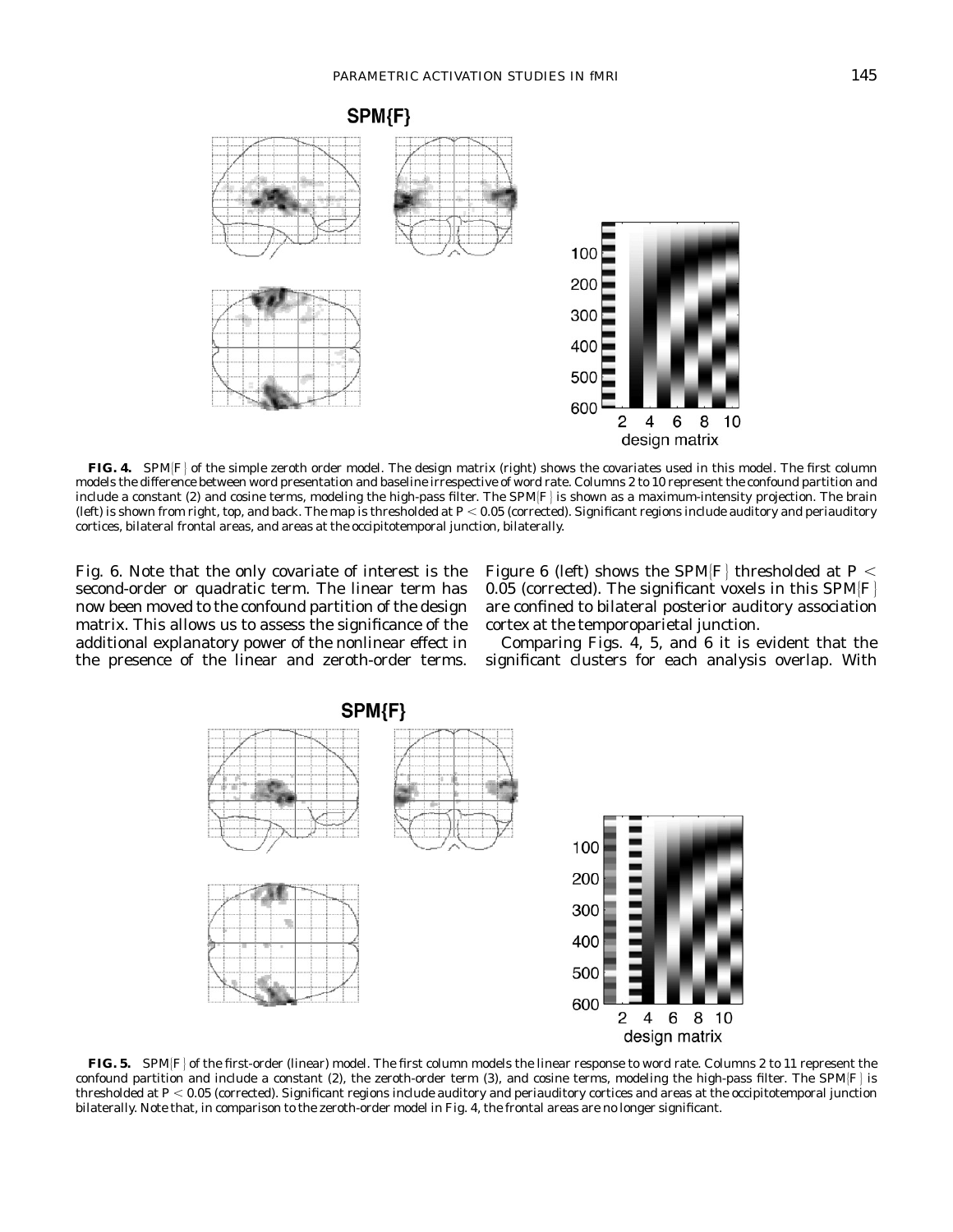

**FIG. 6.** SPM $[F]$  of the second-order model. The first column of the design matrix reflects the second-order (quadratic) term modeling a nonlinear relationship between word-presentation rate and BOLD responses. Columns 2 to 12 represent the confound partition and include a constant (2), the zeroth-order (boxcar) term (4), the linear term (3), and the cosine terms, modeling the high-pass filter. The SPM $[F]$  is thresholded at  $P < 0.05$  (corrected). Significant regions are reduced to bilateral posterior periauditory regions. Note that in comparison to the linear model in Fig. 5 the regions at the occipitotemporal junction are no longer significant.

increasing the order of the model the regions of significant activation get smaller. Part of this effect is due to a reduction of sensitivity as the higher order terms ''use up'' degrees of freedom. It is also evident that some regions are significant in the zeroth-order model, but are not significant in the first- or second-order model. This indicates that the inclusion of a first or second term in the model does not account significantly for more of the variance in these voxels. Similarly other regions (e.g., the occipitotemporal regions) may show linear rate dependency but no nonlinear effects. Figure 7 shows the BOLD signal of three different regions plotted against word presentation rate to illustrate response profiles that show no rate dependency (prefrontal), linear dependency (occipitotemporal), and nonlinear dependency (posterior periauditory). Comparing the plots for the right frontal area with the region at the occipitotemporal region, or the peri-auditory region, suggests a reduced rate dependency. A further difference is evident between the curves from the periauditory region and the region at the occipitotemporal junction. Comparing Figs. 5 and 6 it is evident that the only region in which the introduction of a second-order term led to a significantly better fit is in bilateral posterior periauditory regions, but not in the occipitotemporal region.

In supplementary analyses differential response profiles among these regions could be tested for by looking for a region-by-condition interaction. However, this would be beyond the scope of voxel-specific inferences implicit in SPM.

#### **DISCUSSION**

The use of nonlinear basis functions in conjunction with the general linear model facilitates the detection of BOLD responses in brain regions that might not have been so evident using simple (i.e., linear) regression. The general approach using polynomial expansions can model a variety of nonlinear hemodynamic responses without prespecifying the exact form of the expected regression. Here we have extended this approach to fMRI, in which experimental and statistical model design, accounting for low-frequency components of the signal, required us to look for an interaction between the expansion and a boxcar function.

This technique may improve the discrimination of different regions that are active in the same task but with a different response. An example in our study is the dissociation of regions at the occipitotemporal junction, showing a linear relationship between BOLD signal and word presentation rate and periauditory regions that show an inverted U relationship between word rate and BOLD responses. This nonlinear effect in posterior periauditory cortex might be related to the fact that at a presentation rate of more than 60 wpm, implicit word processing becomes impossible and therefore the signal decreases again. A more physiological explanation relates to a hemodynamic or neural refractiveness as characterized in Friston *et al.* (1998). A nonlinear relationship between BOLD signal and the presentation rate of syllables has been previously reported (Binder *et al.,* 1994). The nonlinearity of the response was similar to the inverted U form presented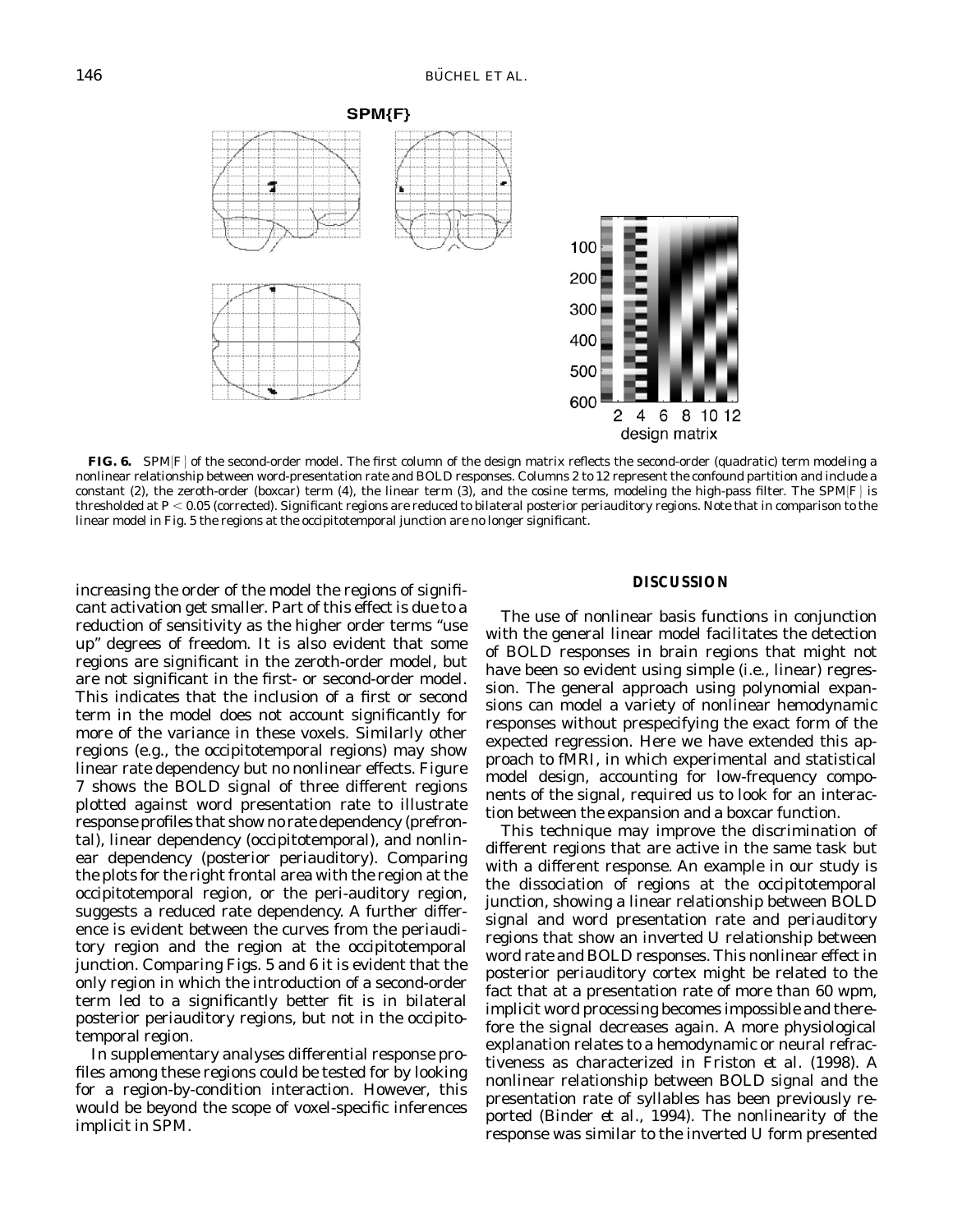

**FIG. 7.** Examples of different regressions for different brain regions. The top shows the relationship between word rate and hemodynamic responses in a right frontal area. A second-order polynomial fit (solid line) and the raw data (O) are shown. To demonstrate the nonsignificant difference with a zeroth-order fit (regression line parallel to the *x* axis), the zeroth-order fit is also plotted (dashed line). The middle shows the same plots for a region at the occipitotemporal junction, this time on the left. The difference between the dashed and the solid line clearly indicates the significant (Figs. 4 and 5) linear relationship between word rate and BOLD signal changes in this region. The bottom shows the regression of word rate on response for the periauditory region with a significant nonlinear response (Fig. 6). The inverted U shape shows a peak at about 60 wpm.

above. However, the form of their response showed an asymptotic effect at higher frequencies (120–150 syllables per minute), whereas in our study a decrease in activation between 60 to 90 words per minute is noted. This difference could be due to a shorter processing time for syllables relative to words, given their lack of meaning and the shorter duration.

Another example is the bilateral frontal activations that show only a weak dependency on word-presentation rate. These regions are activated during the word